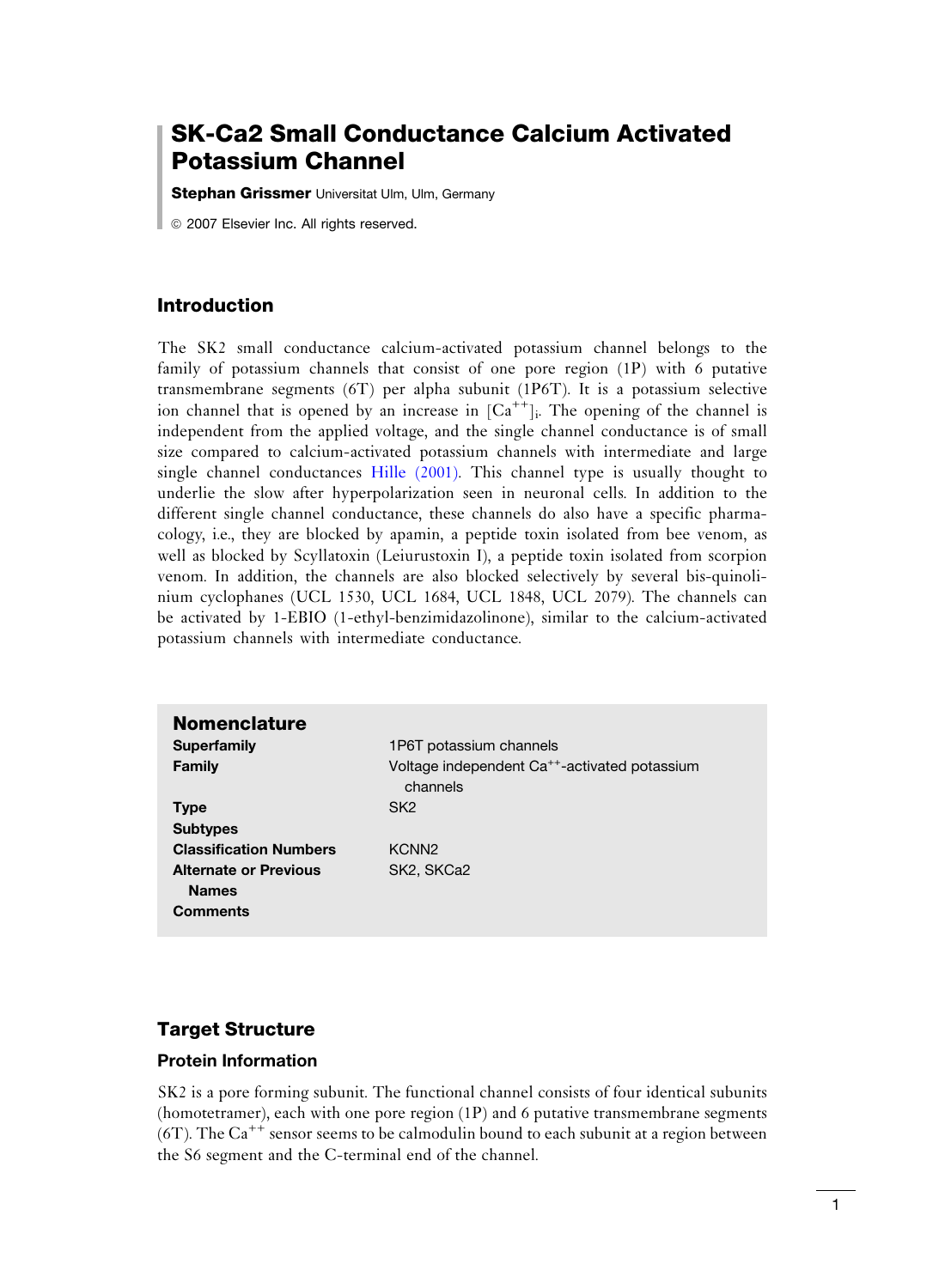# Protein Sequence Information

|                                                                        | <b>Number or Name</b>       | Comments                                                                                                                                                                                                                                                                                                                                                                   |
|------------------------------------------------------------------------|-----------------------------|----------------------------------------------------------------------------------------------------------------------------------------------------------------------------------------------------------------------------------------------------------------------------------------------------------------------------------------------------------------------------|
| <b>Subunit Name</b><br><b>Organism Name</b><br><b>Gene Accession #</b> | hKCNN <sub>2</sub><br>Human |                                                                                                                                                                                                                                                                                                                                                                            |
|                                                                        | NM 021614                   | AF239613 Desai et al (2000), AF397175,<br>XM 011226                                                                                                                                                                                                                                                                                                                        |
| <b>SwissProt Accession #</b>                                           | <b>Q9H2S1</b>               |                                                                                                                                                                                                                                                                                                                                                                            |
| # of Amino Acid Residues<br><b>Protein Sequence Motifs</b>             | 579                         | hKCNN2 contains 3 consensus sites for<br>N-glycosylation site, 3 consensus sites<br>for cAMP- and cGMP-dependent protein<br>kinase phosphorylation, 12 consensus<br>sites for Protein kinase<br>C phosphorylation, 7 consensus sites for<br>Casein kinase II phosphorylation, 20<br>consensus sites for N-myristoylation site,<br>1 glycine-rich and 1 serine-rich region. |
| <b>Chromosomal Localization</b>                                        | 5q23.1-23.2                 | Ganshani et al (2000)<br>NT 006899 chromosome 5 reference<br>genomic contig.                                                                                                                                                                                                                                                                                               |

|                                 | <b>Number or Name</b> | <b>Comments</b>                                                                                                                                                                                                                                                                                                                                                                         |
|---------------------------------|-----------------------|-----------------------------------------------------------------------------------------------------------------------------------------------------------------------------------------------------------------------------------------------------------------------------------------------------------------------------------------------------------------------------------------|
| Subunit Name                    | rKCNN2                | Kohler et al (1996)                                                                                                                                                                                                                                                                                                                                                                     |
| Organism Name                   | Rat                   | Kohler et al (1996)                                                                                                                                                                                                                                                                                                                                                                     |
| <b>Gene Accession #</b>         | NM 019314             |                                                                                                                                                                                                                                                                                                                                                                                         |
| <b>SwissProt Accession #</b>    | P70604                |                                                                                                                                                                                                                                                                                                                                                                                         |
| # of Amino Acid Residues        | 581                   |                                                                                                                                                                                                                                                                                                                                                                                         |
| <b>Protein Sequence Motifs</b>  |                       | rKCNN2 contains 3 consensus sites for N-<br>glycosylation, 3 consensus sites for cyclic<br>AMP- and cyclic GMP-dependent protein<br>kinase phosphorylation, 13 consensus<br>sites for Protein kinase C phosphorylation<br>site, 8 consensus sites for casein kinase II<br>phosphorylation, 24 consensus sites for<br>N-myristoylation site, 1 glycine-rich and 1<br>serine-rich region. |
| <b>Chromosomal Localization</b> |                       |                                                                                                                                                                                                                                                                                                                                                                                         |

|                                 | <b>Number or Name</b> | <b>Comments</b>                                                                                                                                                                                                                                                                                                                                                               |
|---------------------------------|-----------------------|-------------------------------------------------------------------------------------------------------------------------------------------------------------------------------------------------------------------------------------------------------------------------------------------------------------------------------------------------------------------------------|
| <b>Subunit Name</b>             | mKCNN <sub>2</sub>    |                                                                                                                                                                                                                                                                                                                                                                               |
| <b>Organism Name</b>            | Mouse                 |                                                                                                                                                                                                                                                                                                                                                                               |
| <b>Gene Accession #</b>         | NM 080465             | AF357240, AY123778                                                                                                                                                                                                                                                                                                                                                            |
| <b>SwissProt Accession #</b>    | P58390                |                                                                                                                                                                                                                                                                                                                                                                               |
| # of Amino Acid Residues        | 575                   |                                                                                                                                                                                                                                                                                                                                                                               |
| <b>Protein Sequence Motifs</b>  |                       | mKCNN2 contains 3 consensus sites for N-<br>glycosylation, 3 consensus sites for cyclic<br>AMP- and cyvlic GMP-dependent protein<br>kinase phosphorylation, 13 consesnus<br>sites for Protein kinase<br>C phosphorylation, 8 consensus sites for<br>Casein kinase II phosphorylation, 18<br>consensus sites for N-myristoylation, 1<br>glycine-rich and 1 serine-rich region. |
| <b>Chromosomal Localization</b> | 18                    | NW 000134 mus musculus WGS<br>supercontig Mm18 WIFeb01 311                                                                                                                                                                                                                                                                                                                    |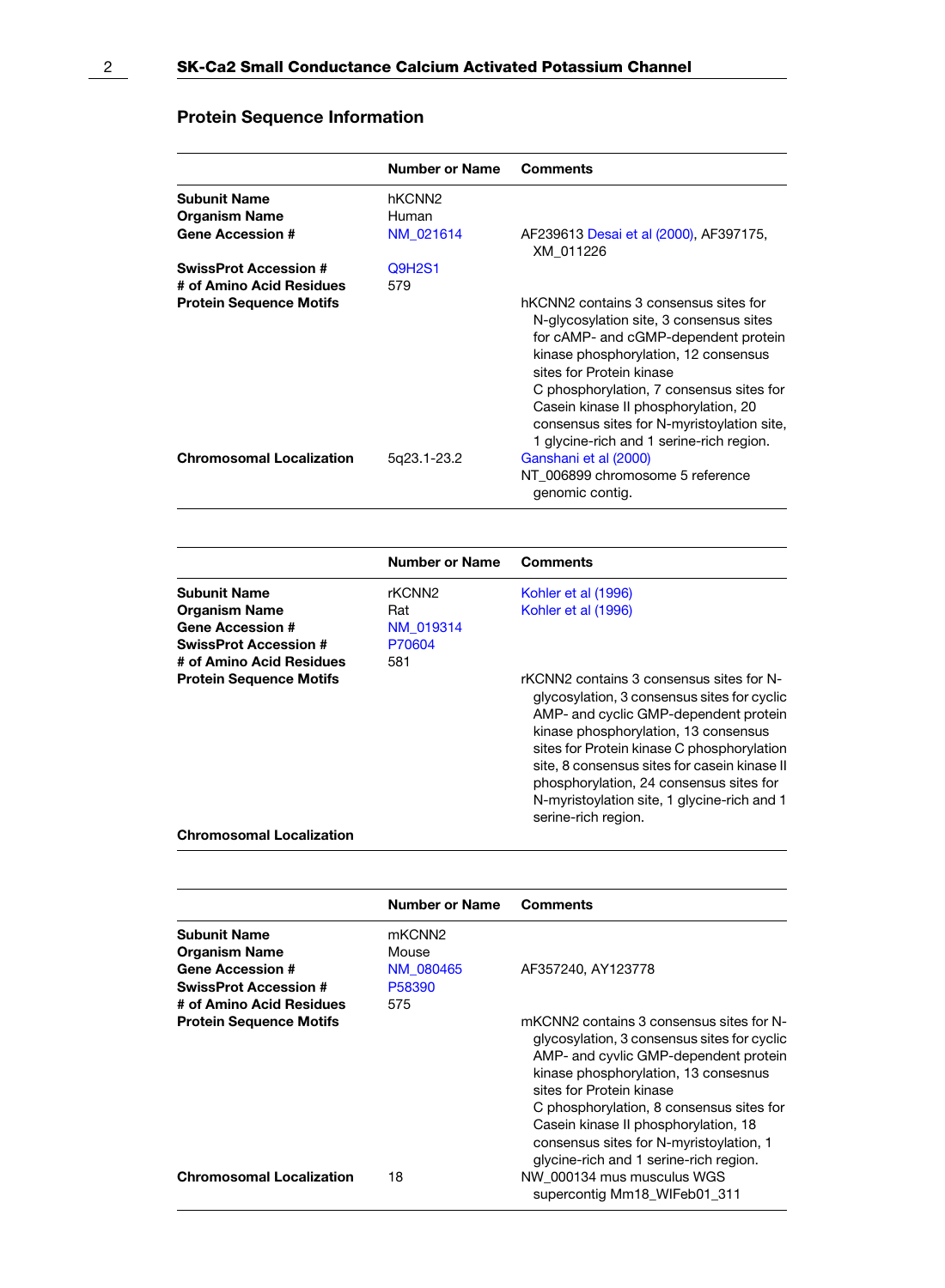|                                                                                                                                                                      | Number or Name                                                   | Comments                                                                                                                                                                                                                                                                                      |
|----------------------------------------------------------------------------------------------------------------------------------------------------------------------|------------------------------------------------------------------|-----------------------------------------------------------------------------------------------------------------------------------------------------------------------------------------------------------------------------------------------------------------------------------------------|
| <b>Subunit Name</b><br><b>Organism Name</b><br><b>Gene Accession #</b><br><b>SwissProt Accession #</b><br># of Amino Acid Residues<br><b>Protein Sequence Motifs</b> | cKCNN <sub>2</sub><br>Gallus gallus (chicken)<br>AF079372<br>554 | cKCNN2 contains 3 consensus sites                                                                                                                                                                                                                                                             |
|                                                                                                                                                                      |                                                                  | for N-glycosylation site, 3<br>consensus sites for cAMP- and<br>cGMP-dependent protein kinase<br>phosphorylation, 10 consensus<br>sites for Protein kinase<br>C phosphorylation, 5 consensus<br>sites for Casein kinase II<br>phosphorylation, and 5 consensus<br>sites for N-myristoylation. |
| <b>Chromosomal Localization</b>                                                                                                                                      |                                                                  |                                                                                                                                                                                                                                                                                               |

## Localization

#### Protein

Neurons [Hille \(2001\)](#page-6-0); Jurkat T lymphocytes [Grissmer et al \(1992\)](#page-5-0), [Jager et al \(2000\).](#page-5-0)

#### mRNA

Hippocampus (CA3), dentate gyrus, subiculum, anterior olfactory nucleus, olfactory tubercle, cerebellum, and cortex [Stocker et al \(2000\).](#page-6-0)

## Ligands, Substrates, Ions

## Ligands

 $Ca<sup>++</sup>$ , calmodulin

#### **Substrates**

| <b>Name</b>          | Km value | <b>Km</b> units | Reference                                                                                | Remarks |
|----------------------|----------|-----------------|------------------------------------------------------------------------------------------|---------|
| $Ca++$<br>Calmodulin | 300      | nМ              | Kohler et al (1996). Grissmer et al (1992)<br>Xia et al (1998). Schuhmacher et al (2001) |         |

#### Ions

|             | Value | Units | Reference    | <b>Remarks</b>                                                                         |
|-------------|-------|-------|--------------|----------------------------------------------------------------------------------------|
| Potassium   |       |       |              |                                                                                        |
| Conductance | 4-20  | pS    | Hille (2001) | The higher conductance is measured with<br>elevated external potassium concentrations. |
| Voltage     |       |       |              | Dependence                                                                             |
| none        |       |       |              |                                                                                        |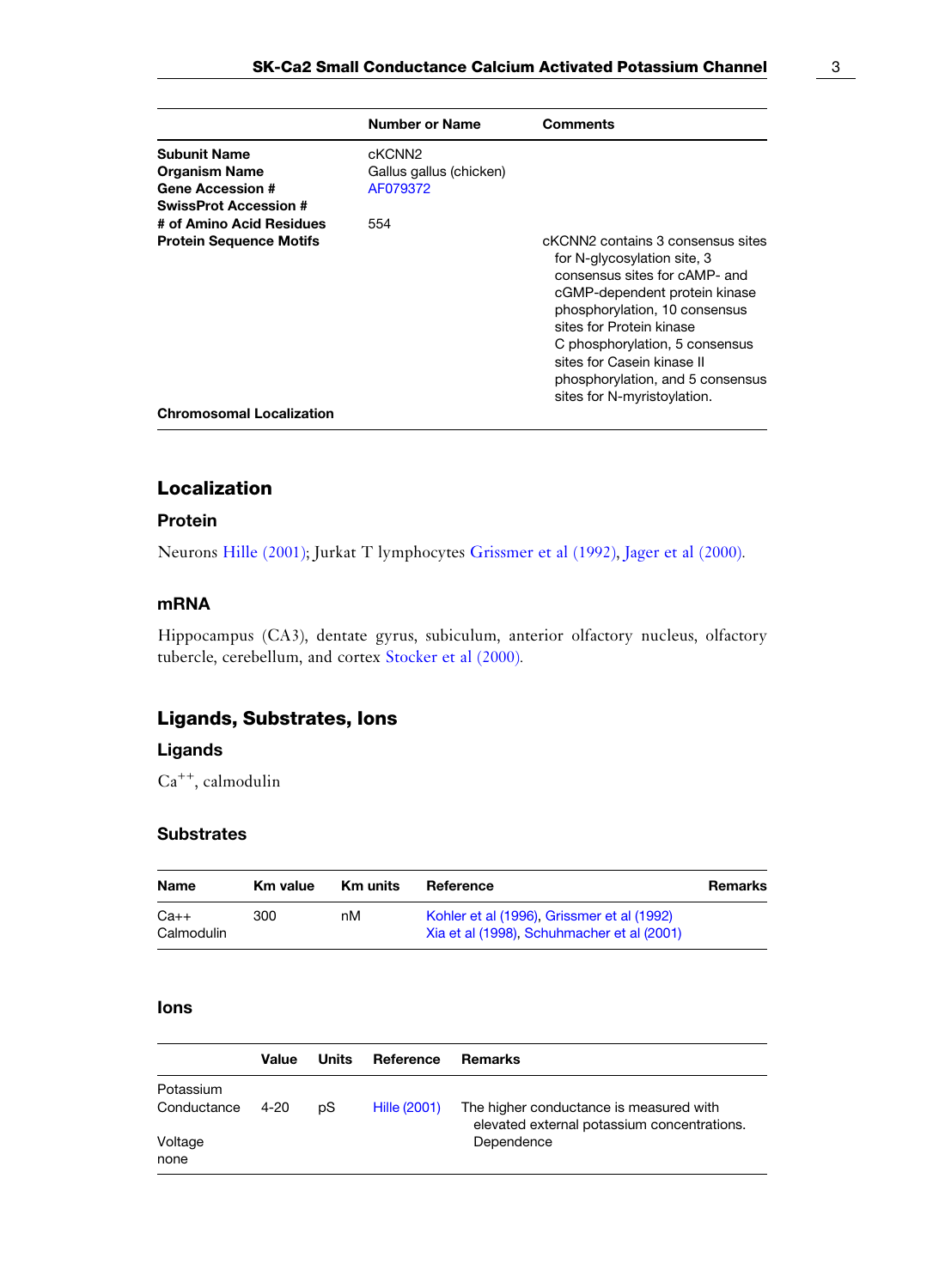#### Effectors, Products

Establishing a link between  $Ca^{++}$ -based second messenger systems and the electrical activity of cells.

## Endogenous Regulation

#### Protein Partners

calmodulin

#### Pharmacological Regulation

Selective peptide blockers are apamin and scyllatoxin [Hille \(2001\).](#page-6-0) Highly selective non-peptide blockers are different bis-quinolinium cyclophanes [Stroebaek et al \(2000\)](#page-6-0), [Shah et al \(2000\)](#page-6-0). Non-selective, more unspecific blockers are d-tubocurarine, verapamil, diltiazem, and tetraethylammonium. Openers are 1-ethyl-benzimidazolinone (1-EBIO, (Pedarzani et al., 2001)); EBIO activates also IK channels [Devor et al \(1996\)](#page-5-0) but not BK channels.

#### Agonist / Activator / Substrate

|     |     |    | <b>Value Units Organism</b>               | Organ<br>Tissue | Cell Line/<br>Type | Reference                 | <b>Comments</b>                                                                                                                                             |
|-----|-----|----|-------------------------------------------|-----------------|--------------------|---------------------------|-------------------------------------------------------------------------------------------------------------------------------------------------------------|
|     |     |    | Agent: 1-ethyl-benzimidazolinone (1-EBIO) |                 |                    |                           |                                                                                                                                                             |
| Ki: | 650 | цM | Rat<br>KCNN <sub>2</sub>                  |                 | Xenopus<br>oocytes | Pedarzani et al<br>(2001) | 1-EBIO activates directly<br>the channel and<br>requires the presence<br>of intracellular Ca <sup>++</sup><br>method:<br>electrophysiology<br>(whole cell). |

#### Antagonist / Inhibitor

|       | Value          | Units | Organism                 | Organ<br>Tissue | Cell<br>Line/<br><b>Type</b> | Reference                           | <b>Comments</b>                                    |
|-------|----------------|-------|--------------------------|-----------------|------------------------------|-------------------------------------|----------------------------------------------------|
|       | Agent: UCL1684 |       |                          |                 |                              |                                     |                                                    |
| IC50: | 0.4            | nM    | Rat<br>KCNN <sub>2</sub> |                 | HEK-<br>293                  | <b>Stroebaek</b><br>et al<br>(2000) | Method used:<br>electrophysiology<br>(whole cell). |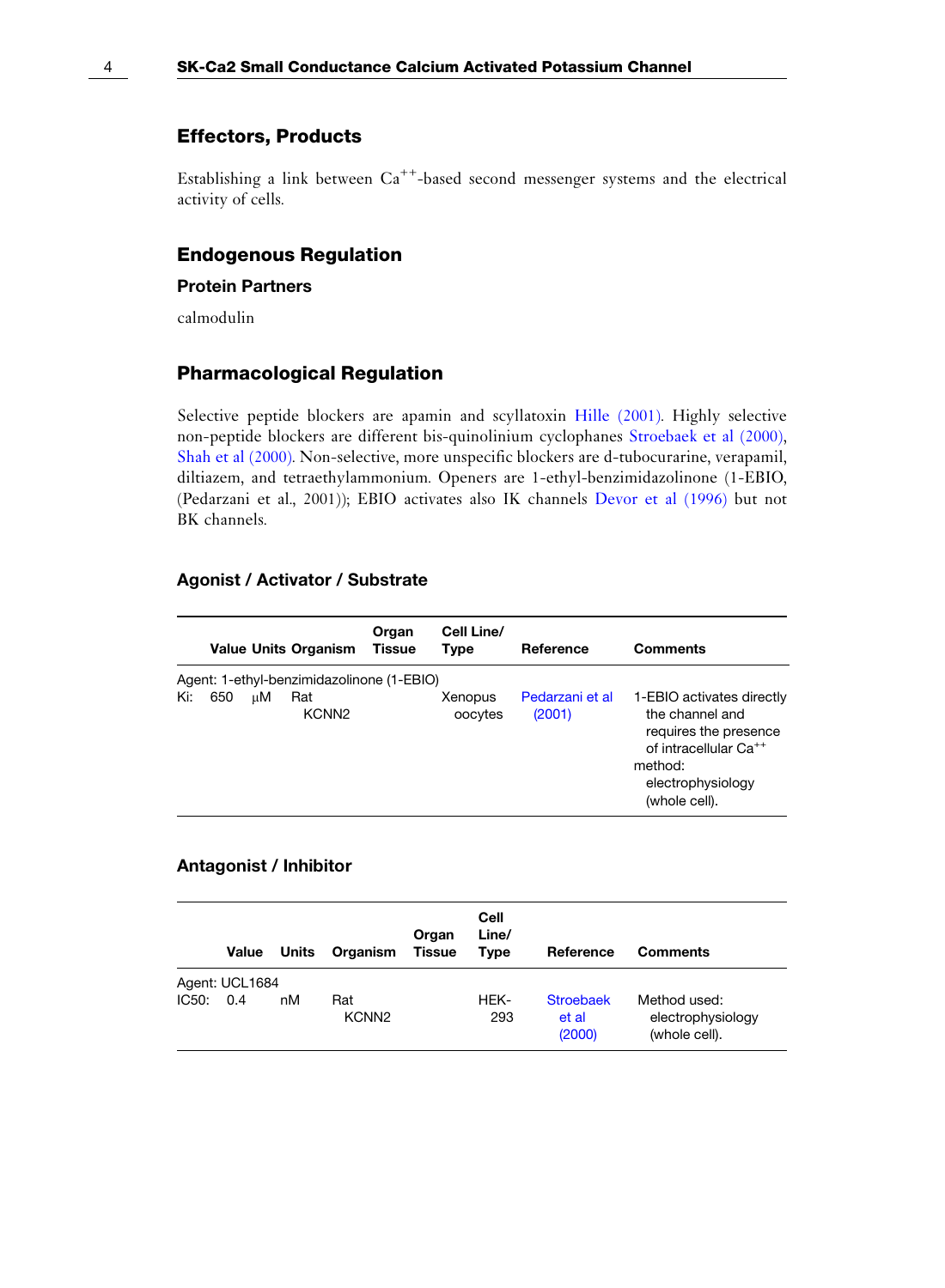# Antagonist / Inhibitor

|           |               |    |       | Value Units Organism Organ Tissue               | Cell Line/<br>Tvpe | Reference                | <b>Comments</b>                                    |
|-----------|---------------|----|-------|-------------------------------------------------|--------------------|--------------------------|----------------------------------------------------|
| IC50: 0.3 | Agent: Apamin | nM | Human | T-cell carcinoma;<br>endogeneously<br>expressed | Jurkat             | Grissmer<br>et al (1992) | Method used:<br>electrophysiology<br>(whole cell). |

# Antagonist / Inhibitor

|           |               |    |                          | Value Units Organism Organ Tissue Type | Cell Line/     | Reference                 | <b>Comments</b>                                    |
|-----------|---------------|----|--------------------------|----------------------------------------|----------------|---------------------------|----------------------------------------------------|
| IC50: 0.1 | Agent: Apamin | nM | Rat<br>KCNN <sub>2</sub> |                                        | <b>HEK-293</b> | Stroebaek<br>et al (2000) | Method used:<br>electrophysiology<br>(whole cell). |

# Antagonist / Inhibitor

|           |    | Value Units Organism Tissue      | Organ                                                  | Cell Line/<br>Type | Reference                               | <b>Comments</b>                                         |
|-----------|----|----------------------------------|--------------------------------------------------------|--------------------|-----------------------------------------|---------------------------------------------------------|
|           |    | Agent: Leiurutoxin / scyllatoxin |                                                        |                    |                                         |                                                         |
| IC50: 0.3 | nM | Human                            | T-cell carninoma; Jurkat<br>endogeneously<br>expressed |                    | Hanselmann<br>and<br>Grissmer<br>(1996) | Method used:<br>electro-<br>physiology<br>(whole cell). |

# Antagonist / Inhibitor

|           |    |                                  | Value Units Organism Organ Tissue Type | Cell Line/     | Reference                 | <b>Comments</b>                                    |
|-----------|----|----------------------------------|----------------------------------------|----------------|---------------------------|----------------------------------------------------|
|           |    | Agent: Leiurutoxin / scyllatoxin |                                        |                |                           |                                                    |
| IC50: 0.3 | nM | Rat<br>KCNN <sub>2</sub>         |                                        | <b>HFK-293</b> | Stroebaek<br>et al (2000) | Method used:<br>electrophysiology<br>(whole cell). |

## Antagonist / Inhibitor

|                            |    | <b>Value Units Organism</b> | Organ<br>Tissue | <b>Cell Line/Type</b> | Reference              | <b>Comments</b> |
|----------------------------|----|-----------------------------|-----------------|-----------------------|------------------------|-----------------|
| Agent: Lei-Dab7<br>IC50: 4 | nM | Rat KCNN2                   |                 | COS-7                 | Shakkotai et al (2001) |                 |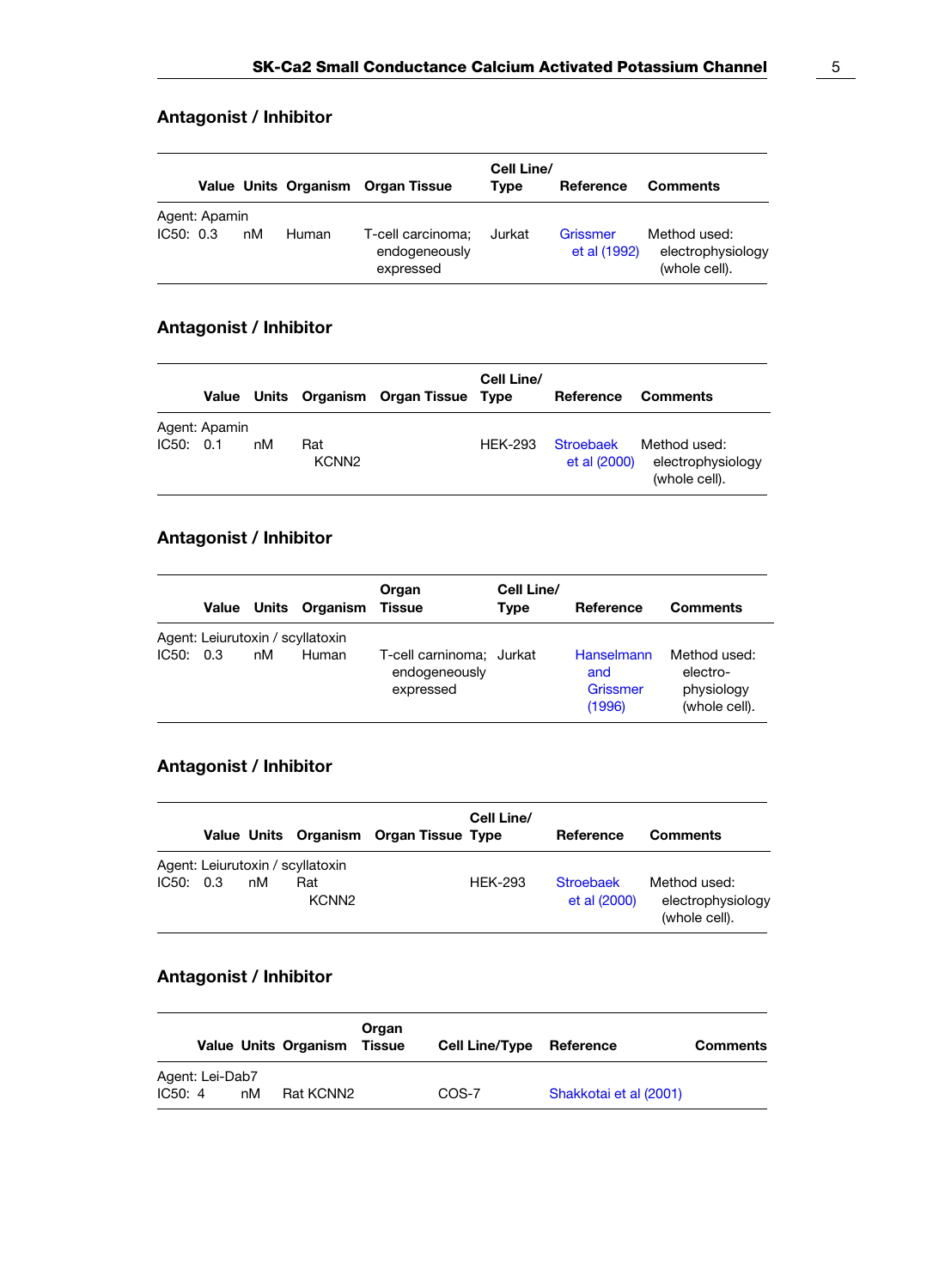#### <span id="page-5-0"></span>Antagonist / Inhibitor

|           | <b>Value</b>       | Units | Organism  | Organ<br><b>Tissue</b> | Cell Line/<br><b>Type</b> | Reference                        | <b>Comments</b>                                    |
|-----------|--------------------|-------|-----------|------------------------|---------------------------|----------------------------------|----------------------------------------------------|
| IC50: 160 | Agent: Dequalinium | nM    | Rat KCNN2 |                        | <b>HEK-293</b>            | <b>Stroebaek</b><br>et al (2000) | Method used:<br>electrophysiology<br>(whole cell). |

#### Antagonist / Inhibitor

| <b>Value Units</b> |  | Organ<br><b>Organism Tissue</b> |           | Cell Line/<br>Type | Reference Comments                    |                                                                             |                                                                 |
|--------------------|--|---------------------------------|-----------|--------------------|---------------------------------------|-----------------------------------------------------------------------------|-----------------------------------------------------------------|
| IC50:2             |  | Agent: Tubocurarine<br>uМ       | Rat KCNN2 |                    | Xenopus<br>oocytes;<br><b>HEK-293</b> | $(1996)$ .<br>Jager et al<br>$(1997)$ .<br><b>Stroebaek</b><br>et al (2000) | Kohler et al Method used:<br>electrophysiology<br>(whole cell). |

#### Antagonist / Inhibitor

| Value              | Units | Organism  | Organ<br><b>Tissue</b> | Cell Line/<br>Tvpe | Reference                        | <b>Comments</b>                                    |
|--------------------|-------|-----------|------------------------|--------------------|----------------------------------|----------------------------------------------------|
| Agent: Bicuculline |       |           |                        |                    |                                  |                                                    |
| IC50:1             | иM    | Rat KCNN2 |                        | oocytes            | Xenopus Khawaled<br>et al (1999) | Method used:<br>electrophysiology<br>(whole cell). |

# Journal Citations

- Desai, R., Peretz, A., Idelson, H., Lazarovici, P., Attali, B., 2000. Ca<sup>2+</sup> activated K<sup>+</sup> channels in human leukemic Jurkat T cells. Molecular cloning, biochemical and functional characterization. J. Biol. Chem., 275, 39954–39963.
- Devor, D.C., Singh, A.K., Frizell, R.A., Bridges, R.J., 1996. Modulation of Cl<sup>-</sup> secretion by benzimidazolones. I. Direct activation of a Ca(2+)-dependent K+ channel. Am. J. Physiol., 271, 775–L784.
- Ganshani, S., Wulff, H., Miller, M.J., Rohm, H., Neben, A., Gutman, G.A., Cahalan, M.D., Chandy, K.G., 2000. Up-regulation of the IKCa1 potassium channel during T-cell activation. J. Biol. Chem., 275, 37137–37149.
- Grissmer, S., Lewis, R.S., Cahalan, M.D., 1992. Ca(2+) activated K+ channels in human leukemic T cells. J. Gen. Physiol., 99, 63–84.
- Hanselmann, C., Grissmer, S. et al., 1996. Characterization of apamin-sensitive Ca(2+)-activated potassium channels in human leukemic T lymphocytes. J. Physiol. (Lond), 496, 627–637.
- Jager, H., Grissmer, S., et al. 1997. Small Ca2+-activated potassium channels in the human leukemic T cells and activated human peripheral blood lymphocytes. Cell Physiol. Biochem., 7, 179–187.
- Jager, H., Adelman, J.P., Grissmer, S., 2000. SK2 encodes the apamin-sensitive Ca2+-activated K+ channels in the human leukemic T cell line, Jurkat. FEBS Lett., 469, 196–202.

Khawaled, R., Brueniung-Wright, A., Adelman, J.P., Maylie, J., 1999. Bicuculline block of smallconductance calcium-activated potassium channels. Pflugers Arch., 438, 314–321.